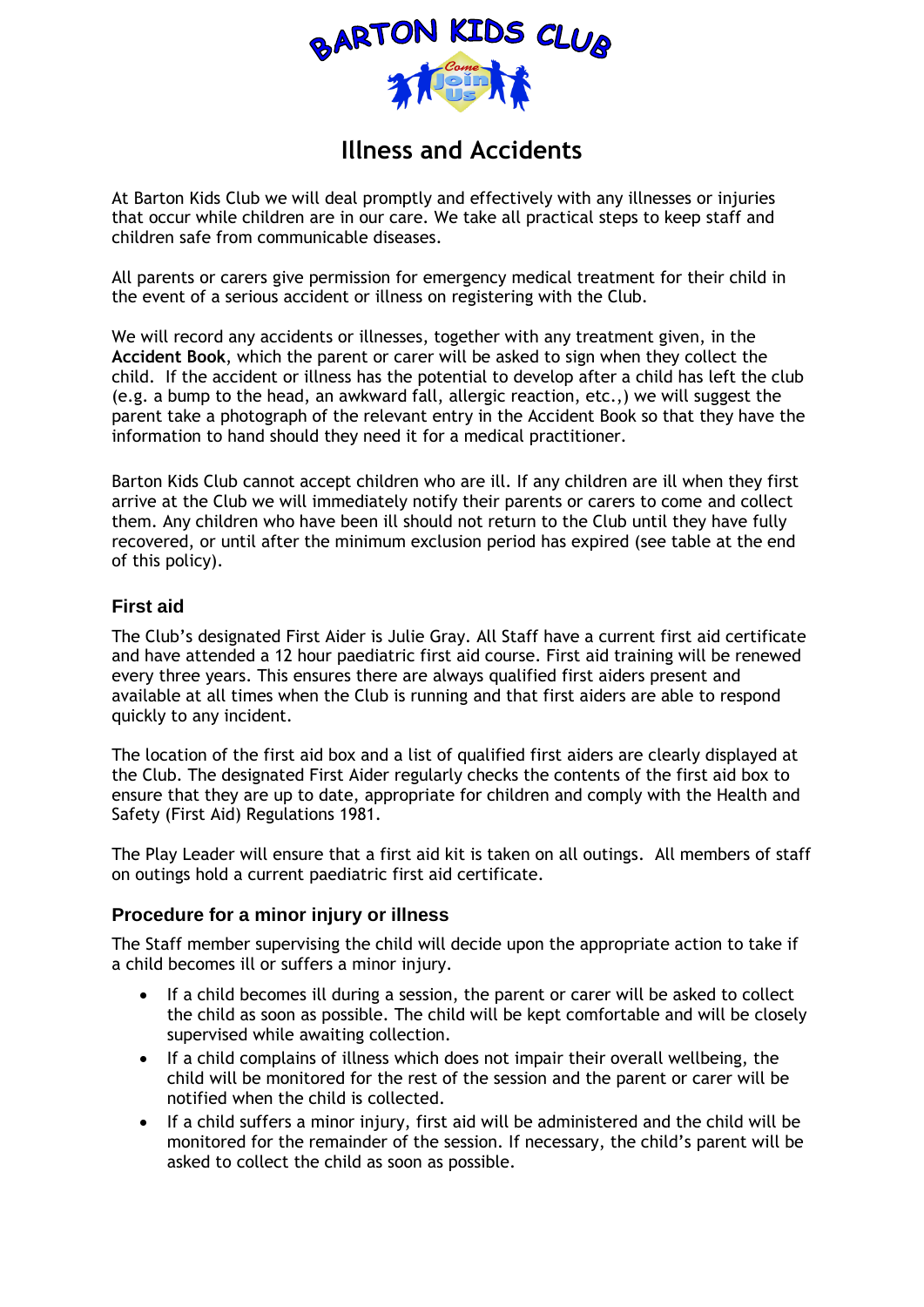

### **Procedure for a major injury or serious illness**

In the event of a child becoming seriously ill or suffering a major injury, the Play Leader at the session will decide whether the child needs to go straight to hospital or whether it is safe to wait for their parent or carer to arrive.

- If the child needs to go straight to hospital, we will call an ambulance and a member of staff will go to the hospital with the child. The staff member will take the child's **Medical Details** with them and will consent to any necessary treatment (as approved by the parents on the registration forms).
- We will contact the child's parents or carers with all urgency, and if they are unavailable we will call the other emergency contacts that we have on file for the child.
- After a major incident the manager and staff will review the events and consider whether any changes need to be made to the Club's policies or procedures.
- We will notify Ofsted and child protection agencies in the event of any serious accident or injury to a child in our care as soon as reasonably possible and within 14 days at the latest.
- We will notify HSE under RIDDOR in the case of a death or major injury on the premises (e.g. broken limb, amputation, dislocation, etc. – see the HSE website for a full list of reportable injuries).

#### **Notifiable and communicable diseases and conditions**

If there is an outbreak of a notifiable disease at the Club, we will inform the local health protection unit, HSE under RIDDOR (if appropriate), and Ofsted.

If an infectious or communicable disease is detected on the Club's premises, we will inform parents and carers as soon as possible.

If a case of head lice is found at the Club, the child's parents or carers will be discreetly informed when they collect the child. Other parents will be warned to check their own children for head lice, but care will be taken not to identify the child affected.

If there is an incident of food poisoning affecting two or more children looked after at the Club the Manager will inform Ofsted as soon as possible and within 14 days at the latest.

#### **Useful contacts**

Health Protection Unit: East of England Health Protection Team 0300 303 8537 Option 1 Ofsted: 0300 123 1231 RIDDOR Incident Contact Unit: 0845 300 99 23

| This policy was adopted by: Barton Kids Club | Date: June 2022               |
|----------------------------------------------|-------------------------------|
| To be reviewed: 2023                         | Signed: Linda Hoenes, Manager |